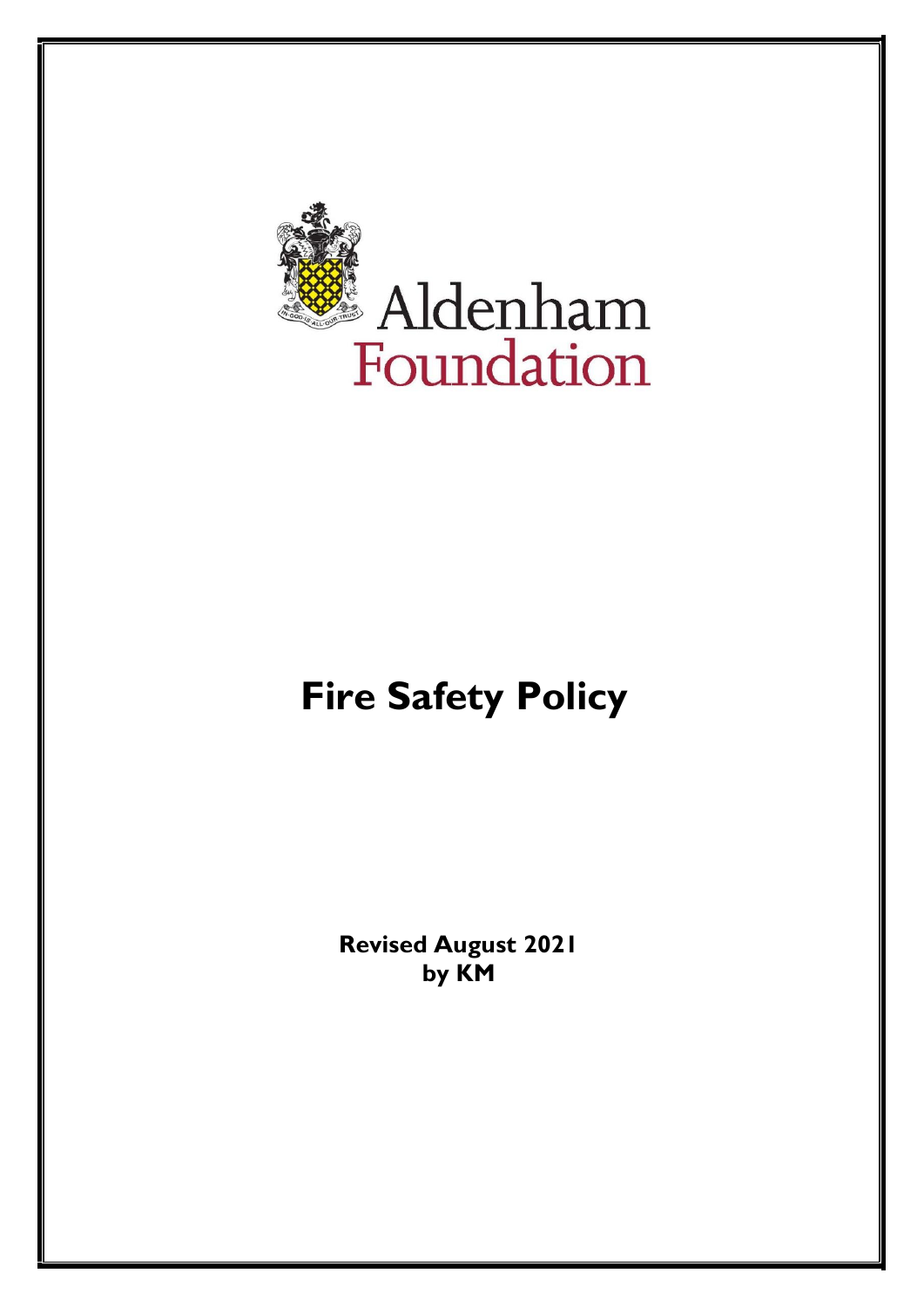# **Scope**

This guidance is applicable to all premises under the control of the Foundation and details the approach to the control of risk from fire.

# **Objectives**

To ensure that risks from fire are identified and that arrangements are in place to control those risks. To enable the Foundation to comply with its duties under the Regulatory Reform (Fire Safety) Order 2005 and other education specific guidance.

## **Guidance and responsibilities**

The Foundation has in place procedures for:

- Carrying out fire risk assessment.
- Preventing fires.
- Evacuation in the event of a fire.
- Maintaining and checking all fire detection, alarm and fighting systems.

The Governors direct that the Headmaster shall ensure that the arrangements in this policy are carried out. The Health & Safety Governor liaises closely with the Bursar and reports to the Full Governors on developments, concerns, incidents and training.

#### **Foundation Safety Officer**

The Bursar is appointed as the Foundation Safety Officer (FSO) to promote an active and effective fire safety culture at the Foundation. He has executive authority within the Foundation in fire safety matters. In practice this means that the FSO can take action to prevent danger when there is an immediate serious risk to life or property.

The FSO liaises with the Fire and Rescue Service and maintains this policy in accordance with their recommendations and all relevant legislation.

Particular duties of the FSO are:

- In the event of a fire during the working day, to act as Fire Incident Controller to organise assistance and provide salvage advice to the Fire and Rescue Service;
- To ensure the preparation of a fire safety training syllabus and training programme for all staff, and to see that it is delivered;
- To act as Chairman of the Foundation Health & Safety Committee and to provide that Committee with reports on any fires and other fire safety matters;
- To enable the Foundation Health & Safety Committee to act as a forum for consultation on fire safety matters and to disseminate fire information;
- To nominate persons to take fire safety responsibilities (Fire Wardens) for each building and to ensure that they have the necessary resources and information on fire safety matters to enable them to fulfil their duties;
- On leaving a building, Fire Wardens will ensure that the premises are evacuated;
- To ensure that appropriate fire safety arrangements are in place during special events and during the hire of facilities within the Foundation; and,
- To liaise with the Foundation's insurers and ensure that their recommendations are responded to.
- To keep the Headmaster and Governors informed by regular briefing of developments, concerns, training and incidents in fire safety arrangements.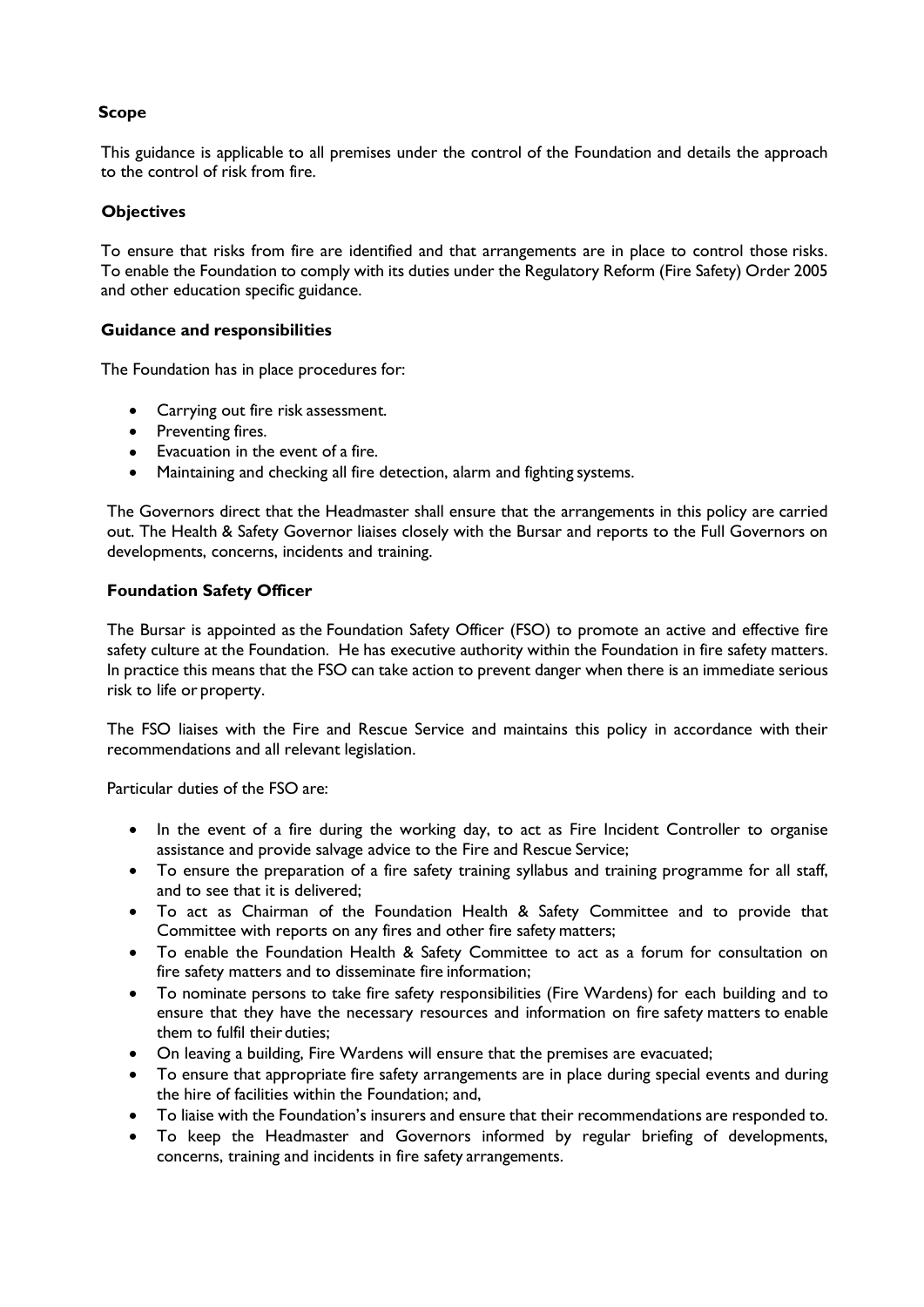The Foundation's Head of Estates assists the FSO in achieving his responsibilities and in particular that:

- Building work complies with the fire safety requirements of the Building Regulations by consultation with Building Control and Building Completion Certificates issued by them;
- There are up to date schematic drawings of all premises showing fire safety arrangements to satisfy the needs of the Fire and Rescue Service;
- There are adequate means of detection, alarm, escape, firefighting (including water for the Fire and Rescue Service), access for the Fire and Rescue Service, emergency lighting and signs on all Foundation premises. These arrangements are to be inspected, maintained, upgraded and tested in accordance with the requirements of the Foundation's insurers, best practice and the relevant Standards, copies of which are held by the Head of Estates;
- There are completed fire risk assessments for all Foundation properties;
- Appropriate fire training is provided for all staff and onsite contractors;
- All fire records are maintained;
- Monitor all fire test records to ensure they are completed correctly and on time; and,
- Liaise with Emergency Services on behalf of FSO.

Note: The Head of Estates is to inform the FSO and Heads of the respective School's, as necessary, on any failure to comply.

#### **Fire Risk Assessment**

All of the Foundation premises are subject to a fire risk assessment. This may be conducted by an external consultant or other competent person such as the Head of Estates who is trained and deemed competent. The Head of Estates will liaise with Heads of Departments in respect of the recommendations and future works.

The fire risk assessments are reviewed and / or updated every year or in the event of significant changes to the buildings or their usage.

A copy of the fire risk assessment reports are available on site (from the Head of Estates and the Compliance Officer) and school staffs' attention is brought to any hazards found in the assessment.

Fire hazards are eliminated where possible and the risk reduced to the minimum level practicable by implementing control measures and safe systems of work.

Regular inspections will be made by staff, including the Fire Wardens, Head of Estates, Compliance Officer, Maintenance Supervisor, Head of Grounds and Gardens, Head Porter, Housemasters, Housemistresses and House Matrons to ensure that:

- Fire Extinguishers are in place and not tampered with;
- Fire Escape routes are kept clear and free of flammable materials;
- Fire Doors are all fully self-closing;
- Fire Escape Stairs are kept free of slipping or tripping hazards;
- Security against arson is maintained; and,
- Any evidence of smoking is reported to the FSO.

#### **Fire Detection**

The Foundation has adequate means of fire detection. The detection equipment is maintained and regularly checked by competent persons.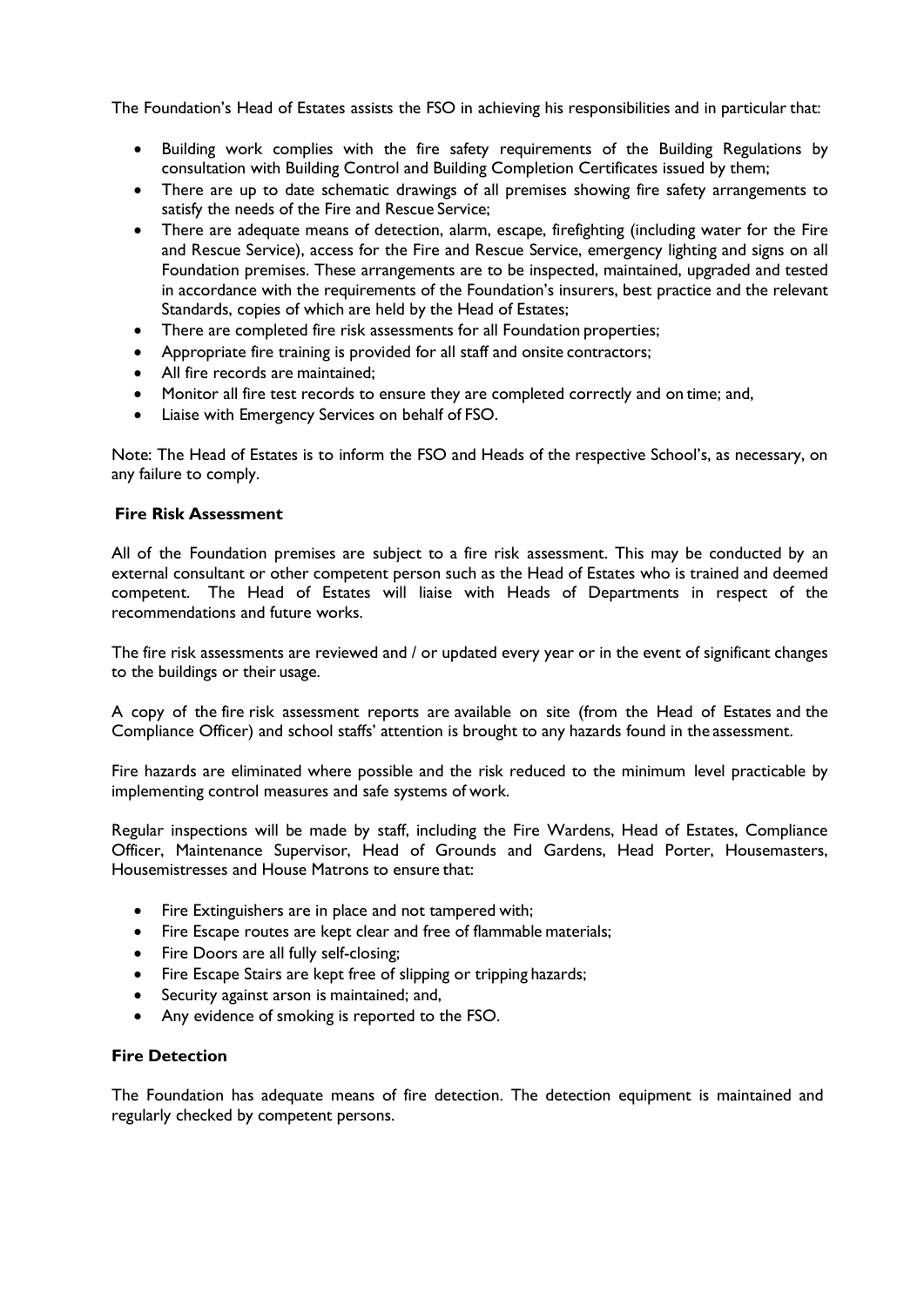# **Fire Alarm**

- The Foundation has an adequate means of raising the alarm in the event of fire.
- The fire alarm system in each location is tested as part of the fire drill procedure. This will be managed by the Head of Estates. The alarm will be activated using a different activator point each, where this is practicable.
- The fire alarm system is serviced twice a year by a competent contractor.
- Records of these tests and servicing are maintained in a fire logbook held in the Fire Records Cabinet adjacent to the main Fire Alarm Point.

## **Fire Fighting Equipment**

- Under no circumstances should you attempt to tackle a fire larger than a small wastepaper bin. The fire will be tackled with the correct fire extinguisher. Please refer to the training completed on Educare.
- Fire extinguishers, wet and dry risers and/or other fire suppressant systems are serviced by a competent contractor twice a year and the service date recorded on each extinguisher/system, in the Fire Records Cabinet adjacent to the main Fire Alarm Point.

#### **Emergency Lighting**

- Emergency lighting is installed across the Foundation buildings where lighting would continue to be required in the event of a mains power failure, e.g. stairs, passageways and emergency exits.
- Battery operated emergency lighting will be tested monthly, quarterly or annually depending on the risk assessment for that building (charge & illumination) and an annual full discharge test by a competent contractor.
- Records of testing and servicing of emergency lights are maintained by the Head of Estates.

#### **Emergency Procedures**

- Written emergency procedures are provided to all staff in the Staff Handbook. These written instructions include procedures in the event of a fire.
- Notices are displayed in each building of the premises of the Foundation detailing the action to take in the event of a fire and highlighting the fire evacuation point.
- There are adequate means of escape for all occupants of the premises of the Foundation. These means of escape will be clearly signed with pictograms.
- The means of escape are regularly visually inspected by the Fire Wardens to ensure they are kept clear of obstructions and tripping hazards. Any issues identified and not easily rectified will be reported immediately to the Maintenance department and a record kept.
- Where disabled persons use the premises, specific arrangements will be made to ensure they can escape in an emergency. Please refer to the Disability Policy. For staff and pupils there will be a Personal Emergency Evacuation Plan (PEEP) in place, visitors will be catered for by the Bursar / Head of Estates when notified.
- Teaching staff are responsible for escorting their pupils safely out of the building in silence and in an orderly fashion. They are responsible for conducting a head count on arrival at the assembly point, and for ensuring that the name of anyone who cannot be accounted for (and, if possible, their likely location) is passed immediately to the Bursar/Head of Estates. It is the responsibility of the Bursar/Head of Estates to ensure that this information is passed to the Fire and Emergency service as soon as they arrive.

#### **Summoning the Fire and Rescue Service**

- Aldenham Senior School Office is manned between 7.30am and 4.30pm during weekdays in term-time.
- Aldenham Prep School Office is manned between 7.30am and 5.00pm during weekdays in term-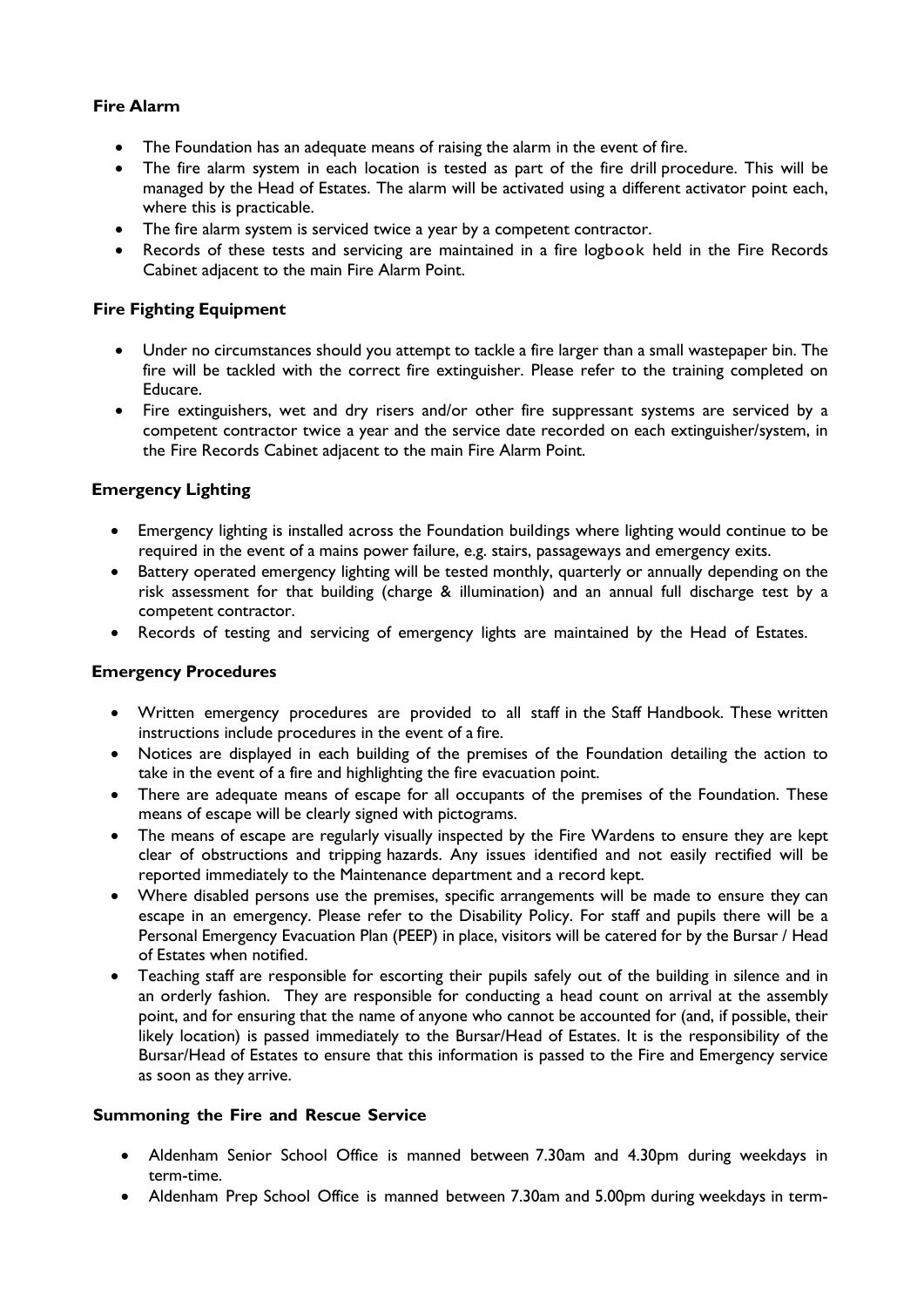time.

• St Hilda's School Office is manned between 7.30am and 6.00pm.

Half Term

- Aldenham Senior and Prep School are manned between 8.30am and 4.00pm during half terms and holiday apart from the Christmas and Easter closedowns.
- St Hilda's is manned between 9.00am and 3.00pm during half terms and holiday apart from the Christmas and Easter closedowns.

Either the Headmaster or the Bursar is available during weekends. Fire alarm panels are located where appropriate in each building. The School Office is always given advance warning of fire practices. If the alarm goes off for any other reason, the School Office staff have standing instructions to summon the Fire and Emergency Service at once. In the event that the fire alarms are activated outside the hours the Senior and Prep School offices are staffed (unless warned of a planned fire practice), the Head Porter will summon the Fire and Emergency Services. If for any reason the alarm does not sound but a response is required, any member of staff should phone 999.

The respective Heads for each School conduct fire drills every term.

Boarding Housemasters and Housemistresses conduct an out of hours fire evacuation drill twice a term; once in the morning and once in the evening. Boarding Housemasters and Housemistresses (HSM) shall ensure that matters, including material matters, which increase the fire risk or prevent the efficient evacuation of the house, are resolved immediately. HSM produce a fire and evacuation report which is submitted to the Bursar for review and audit purposes.

## **Fire Training**

All staff will undergo annual refresher training on EduCare. Staff will be informed in relation to:

- Action to take if they discover a fire, including how to activate the fire alarm
- Action to take on hearing the alarm, including location and use of exits and escape routes

Pupils will be informed of exits and escape routes and are periodically tested by fire alarm tests and evacuations.

Fire Wardens will be trained in:

- Emergency evacuation procedures;
- Use of fire extinguishers;
- When the use of a fire extinguisher is appropriate;
- Emergency procedures; and
- How to spot fire hazards.

All visitors to the Foundation must report to the Senior School, Prep School or Head of Estates for construction/maintenance. They are provided with a visitor's badge and receive instructions in the event of an evacuation. Visitors to the site are generally accompanied or supervised at all times. On occasions when maintenance or construction staffs are working unaccompanied, they are given an induction talk for their area of work on fire safety.

## **Fire Prevention**

The Foundation takes all reasonable precautions to prevent a fire from breaking out and recognises that for a fire to take place oxygen, flammable materials and a source of ignition must all be present. The processes of prevention are aimed at preventing one or more of these elements being together. To ensure the processes are being implemented the Bursar, Head of Estates, Head Porter and Heads of Department will: